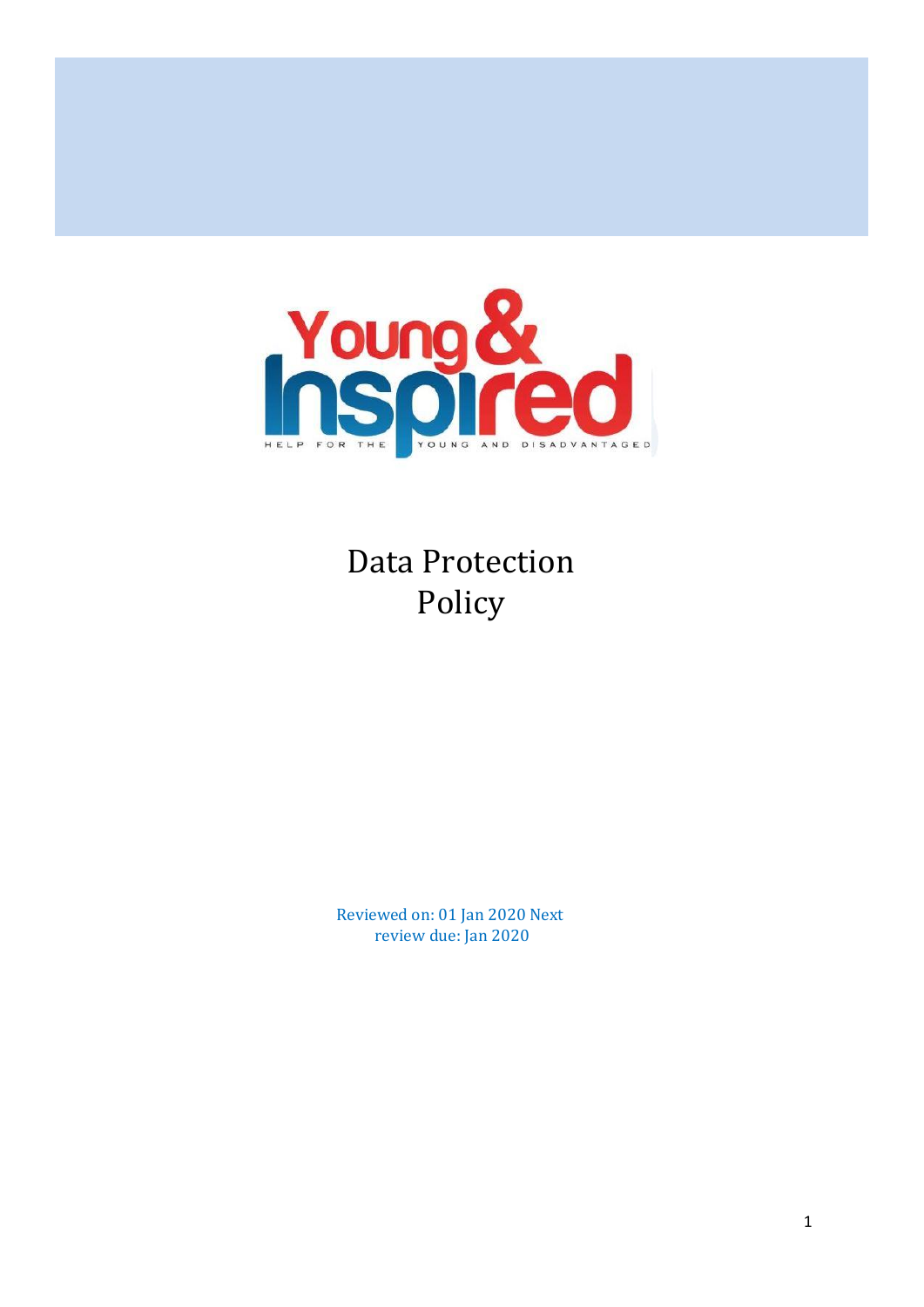# Young & Inspired

# Data Protection Policy

# **1. PURPOSE OF THE POLICY**

- 1.1. Young & Inspired is committed to processing data in accordance with the current legislation, which includes:
- **2.** The General Data Protection Regulation (GDPR) and the Data Protection Bill 2017;
- **3.** The Privacy and Electronic Communications Regulation 2003 and E-Privacy Regulation 2017/0003, and related as well as successor regulations, and
- **4.** Any other applicable laws and regulations , including guidance and code of conduct issued by the Information Commissioner's Office (ICO)
- 4.1. This policy sets out what we do to protect individuals' personal data.
- 4.2. Anyone who handles personal data in any way on behalf of Young & Inspired must comply with this policy. Any breach of this policy will be taken seriously and may result in disciplinary action or more serious sanctions.
- 4.3. This policy may be amended from time to time to reflect any changes in legislation, regulatory guidance or internal policy decisions.

# **2. POLICY**

- 2.1 This policy applies to all personal data processed by Young & Inspired
- 2.2 Young & Inspired handles the following personal data:
	- a. Users' records
	- b. Donor CRM
	- c. Volunteers details
- 2.3 Young & Inspired is responsible for compliance with data protection regulations and this policy.
- 2.4 This policy should be reviewed annually by the Trustees of Young & Inspired.
- 2.5 Young & Inspired is registered with the Information Commissioner's Office as an organisation that processes personal data. Our registration number is ZA029325.

# **3. DATA PROTECTION PRINCIPLES**

- 3.1 When processing personal data Young & Inspired is committed to comply with the six data protection principles set out in the GDPR:
- 3.2 Article 5 of the GDPR requires that personal data shall be:
	- a. processed fairly, lawfully and transparently;
	- b. collected for specified, explicit and legitimate purposes and not further processed in a way which is incompatible with those purposes;
	- c. adequate, relevant and limited to what is necessary for the purpose for which it is held;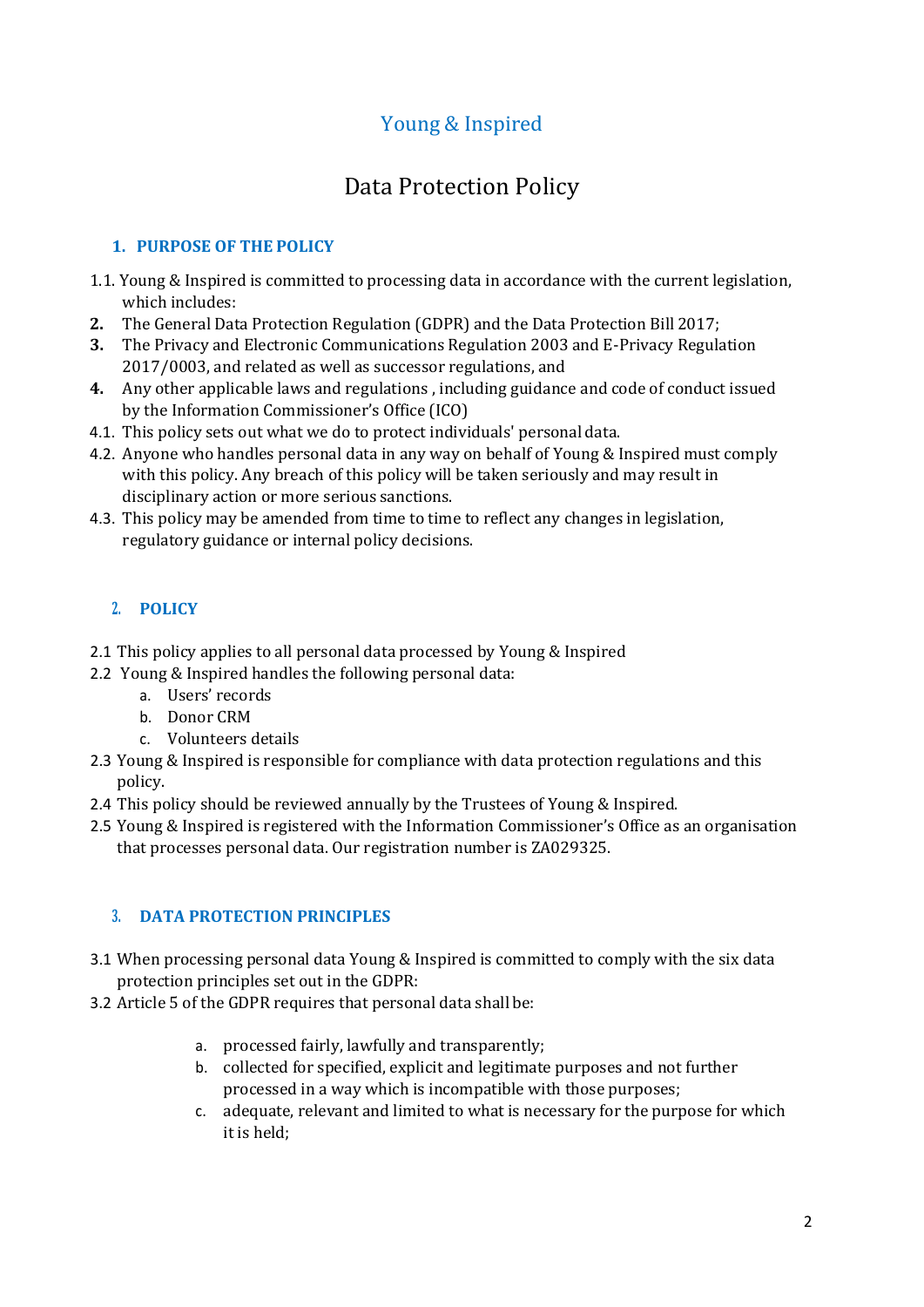- d. accurate and, where necessary, kept up to date;
- e. not kept longer than necessary; and
- f. processed in a manner that ensures appropriate security of the personal data.

## **4. LAWFUL, FAIR AND TRANSPARENT PROCESSING**

- 4.1 Personal data will be obtained in lawful manner for example as legal requirement, through contract, vital interest, public task or active consent.
- 4.2 When collecting personal data from an individual we will inform that individual:
	- a. What data we collect;
	- b. Who will hold the information;
	- c. Why we are collecting their information and what we intend to do with it for instance to process donations or send them mailing updates about our activities;
	- d. The legal basis for collecting data (for example their consent or legitimate interest)
	- e. If we are relying on legitimate interests as a basis for processing what those legitimate interests are;
	- f. whether the provision of their personal data is part of a statutory or contractual obligation and details of the consequences of the data subject not providing thatdata:
	- g. the period for which their personal data will be stored or, where that is not possible, the criteria that will be used to decide that period;
	- h. details of people or organisations with whom we will be sharing their personal data;
	- i. if relevant, the fact that we will be transferring their data outside the EEA and details of relevant safeguards;
	- j. the existence of any automated decision-making including profiling in relation to that personal data.
- 4.3 Where we obtain personal data about a person from a source other than that individual we will provide that individual with the following information in addition to that listed under 4.2above:
	- a. the categories of personal data that we hold; and
	- b. the source of the personal data and whether this is a public source.
- 4.4 We will inform individuals of their right to lodge a complaint with the regulator (ICO) and the right to withdraw consent.
- 4.5 Concise, transparent, intelligible and easily accessible information about data processing will be provide on consent forms, website, mailings and CRM.

## **5. PROCESSING DATA FOR THE ORIGINAL PURPOSE**

- 5.1 We will process data for the original purpose the individual was told about when data collected.
- 5.2 If we need to change the purpose of processing data form the original one, we will seek the individual's consent.

## **6. DATA MINIMISATION AND ACCURACY**

- 6.1 We shall ensure that personal data is adequate, relevant and limited to what is necessary in relation to the purposes for which they are processed.
- 6.2 We shall take reasonable steps to ensure personal data is accurate.
- 6.3 Where necessary for the lawful basis on which data is processed, reasonable steps shall be put in place to ensure that personal data is kept up to date.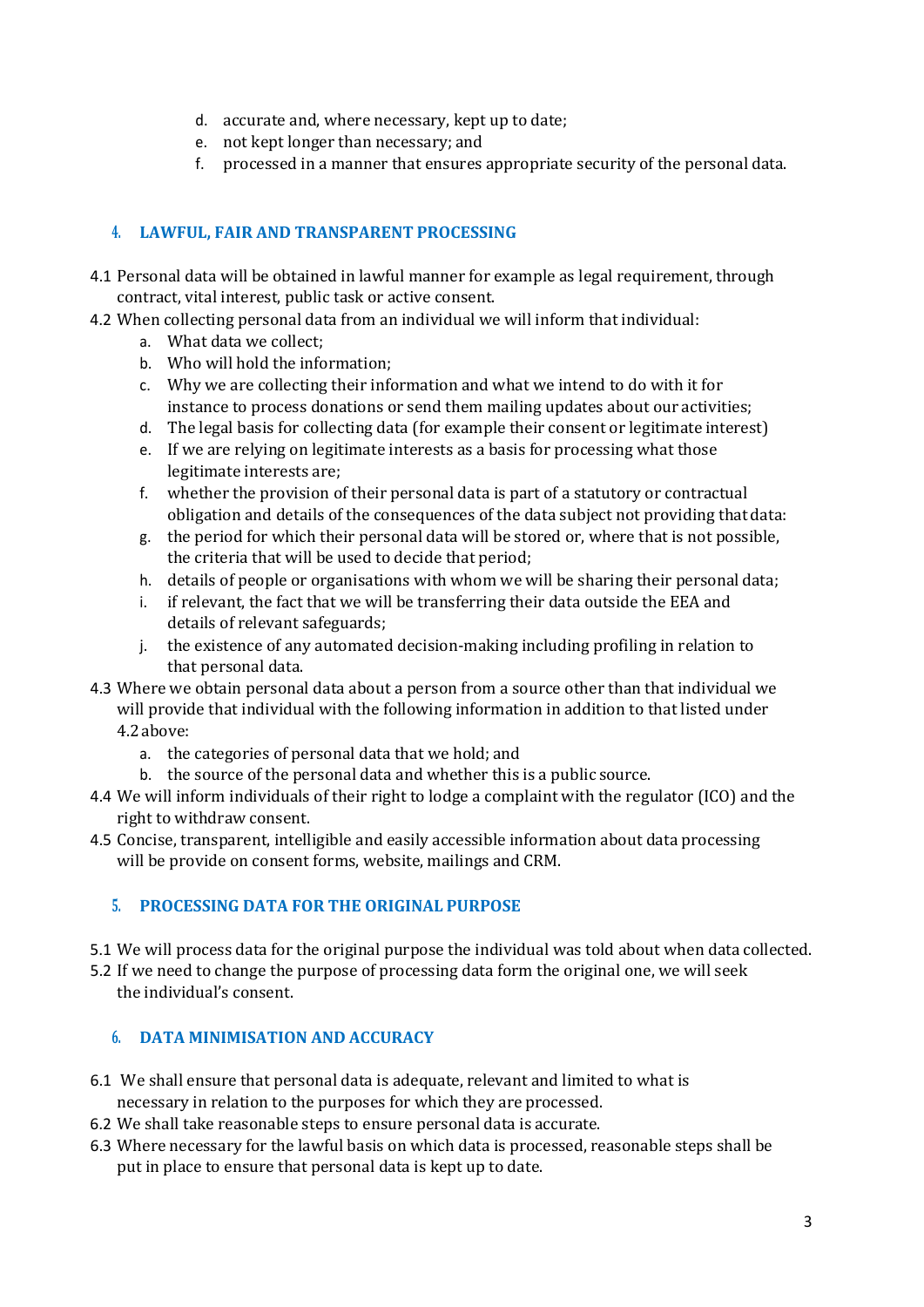6.4 Any out-of-date or inaccurate personal data should be destroyed securely.

## **7. RETENTION, ARCHIVING AND REMOVAL**

7.1 We will not keep personal data for longer than we need to for the purpose it was collected for.

7.2 The personal data that we hold should be or anonymized or destroyed, erased from our systems when it is no longer needed

## **8. RIGHTS OF INDIVIDUALS**

- 8.1 Under the GDPR individual's rights in relation to their personal data include (but are not limited):
	- a. To request a copy of personal data held, in a portable format;
	- b. When information gathered not directly from the individual to be told the source of the information
	- c. To be informed about the existence of any automated decision-making
	- d. To object to the processing of data when based on public interest or legitimate interest
	- e. The right to be forgotten (have data erased)
	- f. To restrict or prevent processing
	- g. To have inaccurate data amended or destroyed
- 8.2 Individuals who wish to obtain a copy of their personal data held by Young & Inspired need to put their request in writing and include:
	- a. Full name and contact details of the person making the request
	- b. Relationship to our Charity (staff, trustees, service user etc).
- 8.3 A proof of identity will be requested before a copy of data is released. We will respond to data access request as soon as possible, or within one calendar month.
- 8.4 Requests which are reasonable will be processed free of charge. If a request is manifestly unfounded or excessive we may charge a reasonable fee for the administrative costs of complying with the request.

# **9. SECURITY**

- 9.1 We keep any personal data secure.
- 9.2 We have procedure in place to keep data secure. Access to personal data shall be limited to personnel who need access and appropriate security should be in place to avoid unauthorised sharing of information, against accidental loss, destruction or damage.
- 9.3 When personal data is deleted this should be done safely such that the data is irrecoverable.
- 9.4 Appropriate back-up and disaster recovery solutions shall be in place.
- 9.5 When we are dealing with sensitive personal data (data on an individual's health, race or sexuality), more rigorous security measures will be implemented for instance, anonymisation or encryption.
- 9.6 To decide on a need for enhanced security measures we will assess whether the information is sensitive or highly confidential and how much damage could be caused if it fell into the wrong hands.
- 9.7 Following security procedures and monitoring processes must be followed in relation to all personal data processed by us: measures to restore availability and access to data in a timely manner in event of physical or technical incident; process for regularly testing, assessing and evaluating effectiveness of security measures; backing up data (daily back• ups should be taken of all data on the system and data should not be stored on local drives or removable media as these will not be backed up); entry controls (any stranger seen in entry-controlled areas should be reported); staff should ensure that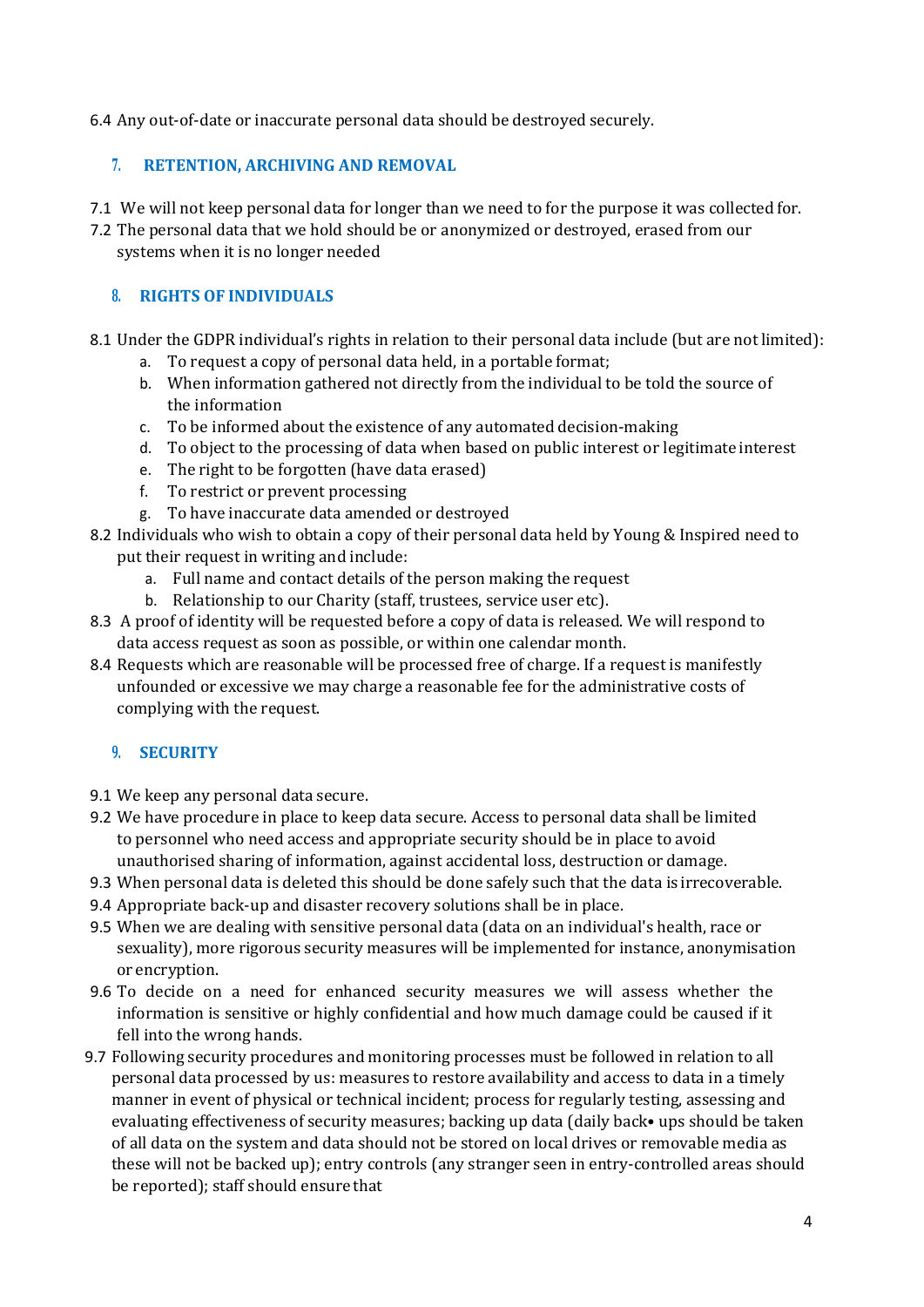individual monitors do not show confidential information to passers-by and that they log off from their PC when it is left unattended; paper documents should be shredded, memory sticks, CD-ROMs and other media on which personal data is stored should be physically destroyed when they are no longer required; personal data must always be transferred in a secure manner (the degree of security required will depend on the nature of the data - the more sensitive and confidential the data, the more stringent the security measures should be) other measures to ensure confidentiality, integrity, availability and resilience of processing systems; desks and cupboards should be kept locked if they hold confidential information of any kind (personal information is always considered confidential) and staff must keep data secure when travelling or using it outside the offices.

## **10. INFORMATION SHARING**

- 10.1 We will obtain individuals' consent and explain to them when we are required to receive and share personal data from or with other organisations.
- 10.2 Where we are required to implement formal data sharing arrangements we will:
	- a. Stipulate when information can be shared;
	- b. Specify what security measures need to be in place;
	- c. Specify who is allowed to authorise data sharing;
	- d. Require records of sharing to be maintained; and
	- e. Ensure requirements for dealing with subject access requests.
- 10.3 We will establish formal agreements with organisations where we are required to share information. We will determine how the information will be processed over its lifecycle, including how it is disposed of.
- 10.4 We will review these agreements regularly and ensure they continue to meet the Services requirements.

## **11. TRANSFERRING DATA OUTSIDE THE EEA**

11.1 If we were to transfer personal data to other countries outside the EEA (or one of the countries which are not on the approved list as specified by the EC under the GDPR) we would inform individuals and seek their consent for the transfer.

## **12. PROCESSING SENSITIVE PERSONAL DATA**

- 12.1 Sensitive data as defined by the GDPR and summaries in this policy in the Appendix. We will be clear about processing sensitive data, inform individuals about it and seek their explicit consent for processing this type of data.
- 12.2 Financial data is not classified as sensitive, but as required by the ICO's regulations we will take special care when processing financial data.

#### **13. INFORMATION RISKS**

13.1 We will manage information risks (i.e. loss, damage, malicious attack) in a structured way so that Trustees understand the business impact of personal data related risks and manages them effectively.

## **14. DATA PROTECTION IMPACT ASSESSMENTS**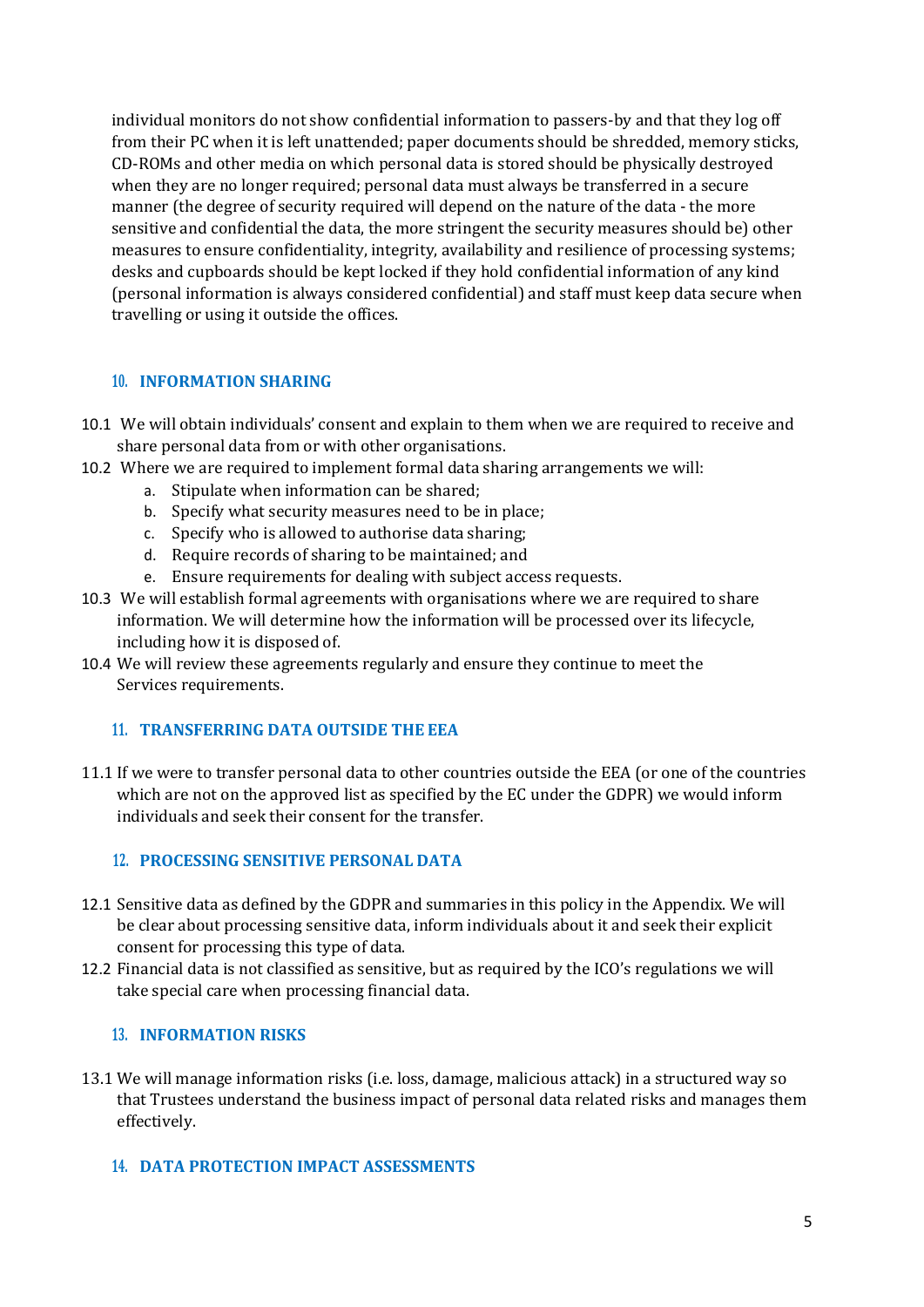14.1 Prior to the introduction of any new technology that may have an impact on the processing of the data subject's personal information, Trustees will carry out a data protection impact assessment to ensure that any risks to the information are addressed and controls put in place

#### **15. RECORDS**

- 15.1 We shall keep written internal records of all personal data collection, holding, and processing, which shall incorporate the following information:
	- a. The name and details of Young & Inspired, and the person responsible for data protection;
	- b. The purposes for which we collect, hold, and processes personal data;
	- c. Details of the categories of personal data collected, held, and processed;
	- d. Details of how long personal data will be retained; and
	- e. Descriptions of all technical and organisational measures taken to ensure the security of personal data.

#### **16. DATA BREACH**

- 16.1 A personal data breach means a breach of security leading to the destruction, loss, alteration, unauthorised disclosure of, or access to personal data. This means that a breach is more than just losing personal data.
- 16.2 In the event of a breach of security leading to the accidental or unlawful destruction, loss, alteration, unauthorised disclosure of, or access to, personal data, Young & Inspiredshall promptly assess the risk to people's rights and freedoms and if appropriate report this breach to the ICO within 72 hours of becoming aware of the breach (more information on the ICO website https://ico.org.uk/).
- 16.3 Where a breach is likely to result in a high risk to the rights and freedoms of Service Users, staff or volunteers, we must notify those concerned directly.
- 16.4 A 'high risk' means the threshold for notifying individuals is higher than for notifying the Information Commissioner's Office (ICO).
- 16.5 Following a data breach we will investigate the causes of the breach and evaluate the effectiveness of our response to it. We will take steps to prevent any further incidents of data breach.

#### **17. MONITORING AND COMPLIANCE**

17.1 Aside from reviewing this policy annually, we will regularly review systems of collecting and storing personal data to ensure through monitoring and review that they are working as intended in practice.

#### **APPENDIX:**

#### **Definitions**

**Data Subjects** include all living individuals about whom we hold personal data, for instance an employee or a supporter. A data subject need not be a UK national or resident. All data subjects have legal rights in relation to their personal data.